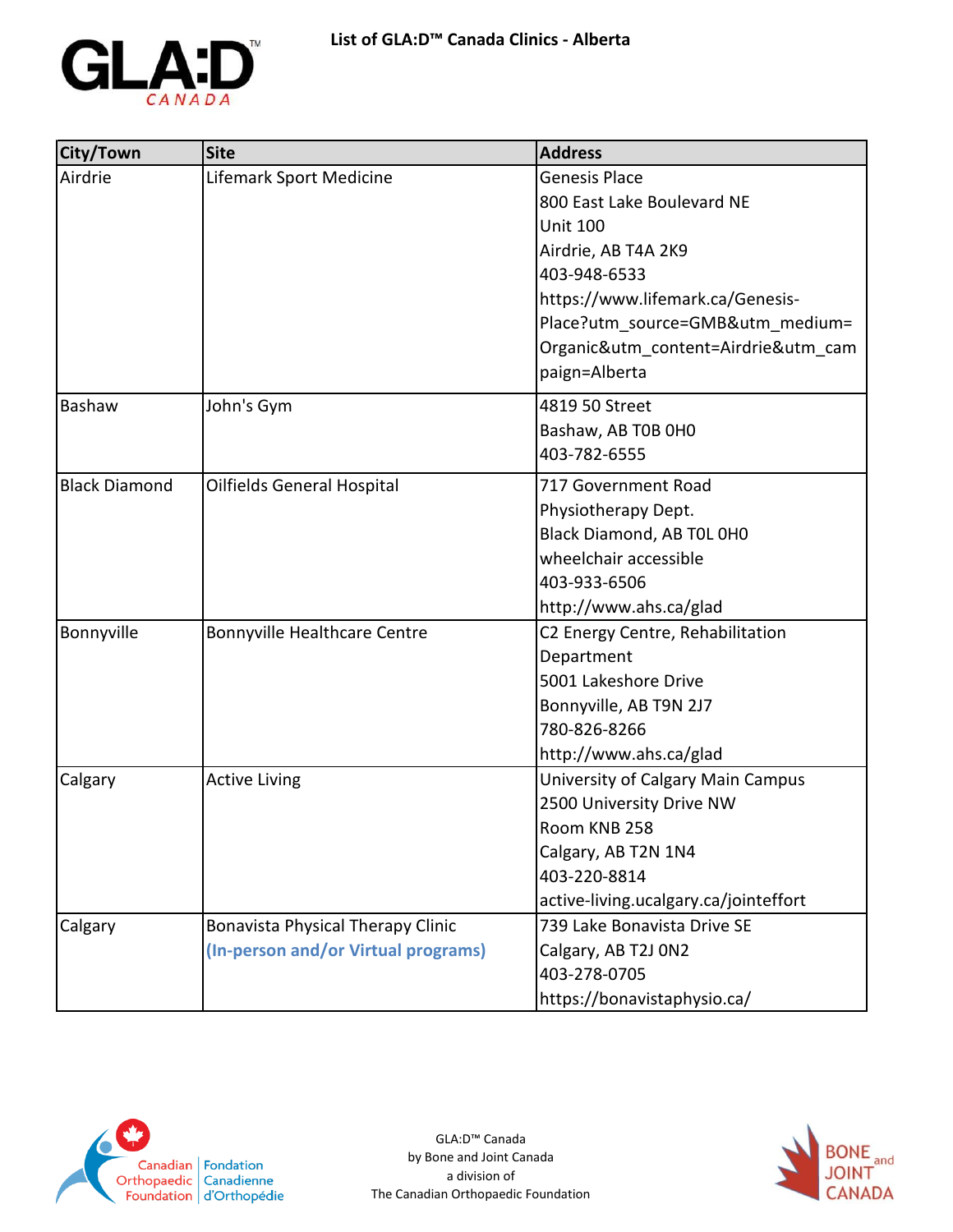

| City/Town | <b>Site</b>                         | <b>Address</b>                   |
|-----------|-------------------------------------|----------------------------------|
| Calgary   | Crowfoot Physiotherapy              | 60 Crowfoot Crescent NW          |
|           |                                     | <b>Room 205</b>                  |
|           |                                     | Calgary, AB T3G 3J9              |
|           |                                     | 403-241-1600                     |
|           |                                     | http://www.ahs.ca/glad           |
| Calgary   | Fifth Avenue Physiotherapy          | 400 4th Ave SW                   |
|           | (In-person and/or Virtual programs) | Suite 250                        |
|           |                                     | Calgary, AB T2P 0J4              |
|           |                                     | 403-234-9004                     |
|           |                                     | www.fifthavenphysio.com          |
| Calgary   | Group23 Sports Medicine             | 147 Canada Olympic Road SW       |
|           |                                     | Calgary, AB T3B 6B7              |
|           |                                     | 403-284-4040                     |
|           |                                     | http://www.ahs.ca/glad           |
| Calgary   | <b>Innovative Sport Medicine</b>    | Mayfair Place                    |
|           |                                     | 6707 Elbow Drive SW              |
|           |                                     | <b>Room 110</b>                  |
|           |                                     | Calgary, AB T2V 0E3              |
|           |                                     | 403-452-5757                     |
|           |                                     | www.innovativesportmedicine.ca   |
| Calgary   | Lifemark - Crowchild Twin Arena     | 185 Scenic Acres Drive NW        |
|           |                                     | Calgary, AB T3L 1L4              |
|           |                                     | 403-288-8877                     |
|           |                                     | http://www.ahs.ca/glad           |
| Calgary   | Marda Loop Physiotherapy            | 1517 34 Avenue                   |
|           |                                     | Calgary, AB T2T 2B1              |
|           |                                     | 403-243-5004                     |
|           |                                     | http://www.ahs.ca/glad           |
| Calgary   | Momentum Health - Ogden (In-person  | Lynnwood Shopping Centre         |
|           | and/or Virtual programs)            | 7005 18 Street SE                |
|           |                                     | Unit 1C                          |
| Calgary   | Momentum Health - Seton             | <b>Seton Professional Center</b> |
|           | (In-person and/or Virtual programs) | 3815 Front Street SE             |
|           |                                     | <b>Unit 129</b>                  |
|           |                                     | Calgary, AB T3M 2J6              |
|           |                                     | 403-455-6865                     |
|           |                                     | http://www.momentumhealth.ca     |



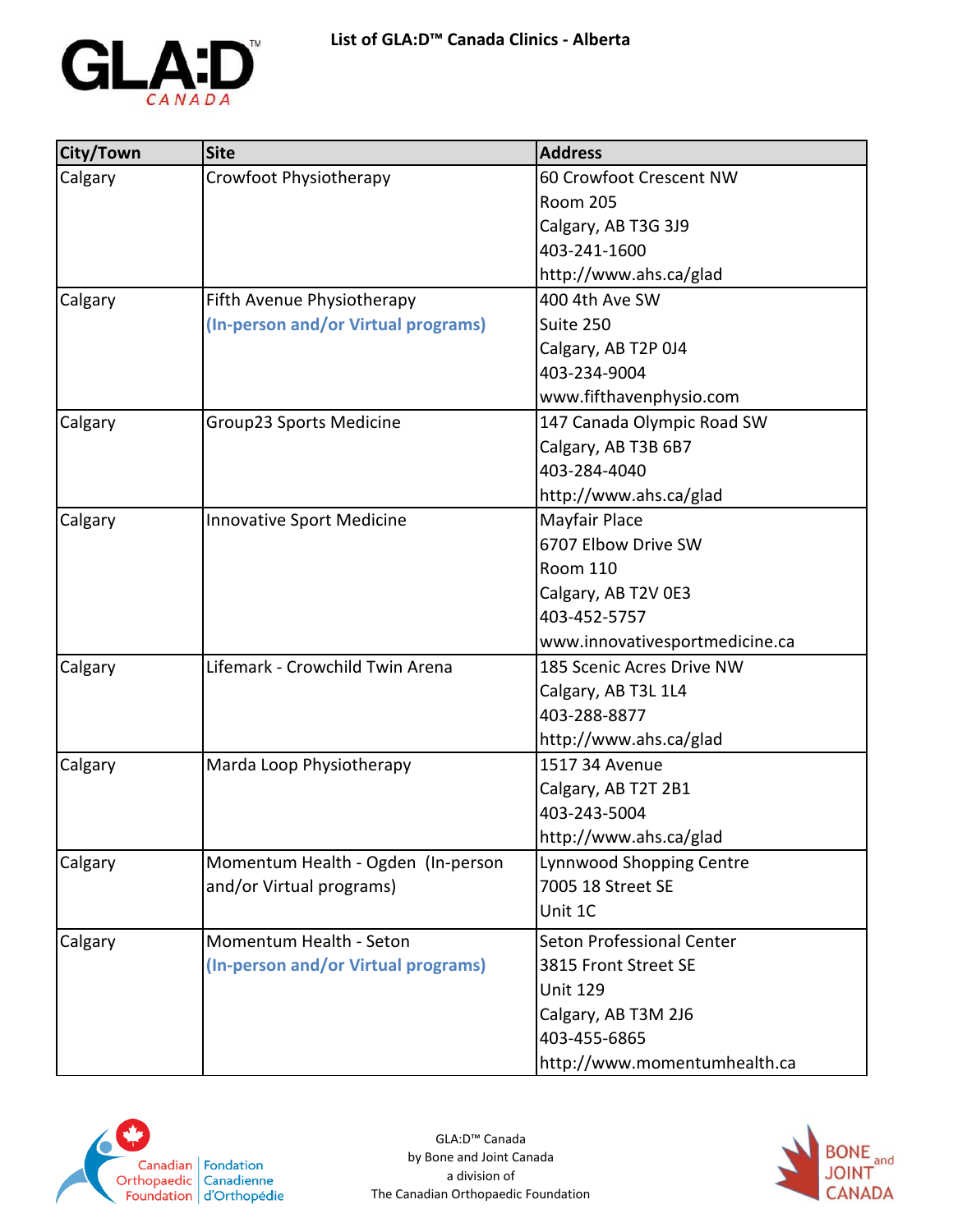

| City/Town | <b>Site</b>                         | <b>Address</b>                       |
|-----------|-------------------------------------|--------------------------------------|
| Calgary   | Momentum Health Creekside           | 12192 Symons Valley Road NW          |
|           | (In-person and/or Virtual programs) | Unit 4                               |
|           |                                     | Calgary, AB T3P 0A3                  |
|           |                                     | 403-455-0025                         |
|           |                                     | http://www.ahs.ca/glad               |
| Calgary   | Momentum Health Mahogany            | 7 Mahogany Plaza SE                  |
|           | (In-person and/or Virtual programs) | <b>Room 110</b>                      |
|           |                                     | Calgary, AB T3M 2P8                  |
|           |                                     | 403-455-0025                         |
|           |                                     | http://www.ahs.ca/glad               |
| Calgary   | Momentum Health West Springs        | 8561 8A Avenue SW                    |
|           | (In-person and/or Virtual programs) | <b>Suite 2200</b>                    |
|           |                                     | Calgary, AB T3H 0V5                  |
|           |                                     | 403-455-0025                         |
|           |                                     | http://www.ahs.ca/glad               |
| Calgary   | Momentum Health Westbrook           | <b>Corus Entertainment</b>           |
|           | (In-person and/or Virtual programs) | 3320 17 Avenue                       |
|           |                                     | <b>Unit 312</b>                      |
|           |                                     | Calgary, AB T3E 7C1                  |
|           |                                     | 403-455-0025                         |
|           |                                     | http://www.ahs.ca/glad               |
| Calgary   | Performance Physiotherapy           | 4833 50 St,                          |
|           |                                     | Stettler, AB, TOC 2L1                |
|           |                                     | 403-742-4533                         |
|           |                                     | http://www.ahs.ca/glad               |
| Calgary   | Physiotherapy In Motion             | <b>Calgary Winter Club</b>           |
|           | (In-person and/or Virtual programs) | 4611 14 Street NW                    |
|           |                                     | Calgary, AB T2K 1J7                  |
|           |                                     | 403-289-0040, ext 1                  |
|           |                                     | http://www.ahs.ca/glad               |
| Calgary   | Rocky Mountain Health               | Cambrian Wellness Centre - East Wing |
|           | (In-person and/or Virtual programs) | 1000 Veterans Place NW               |
|           |                                     | <b>Room 450</b>                      |
|           |                                     | Calgary, AB T3B 4M1                  |
|           |                                     | 587-356-0889                         |
|           |                                     | http://www.rockymountainhealth.ca    |
|           |                                     |                                      |



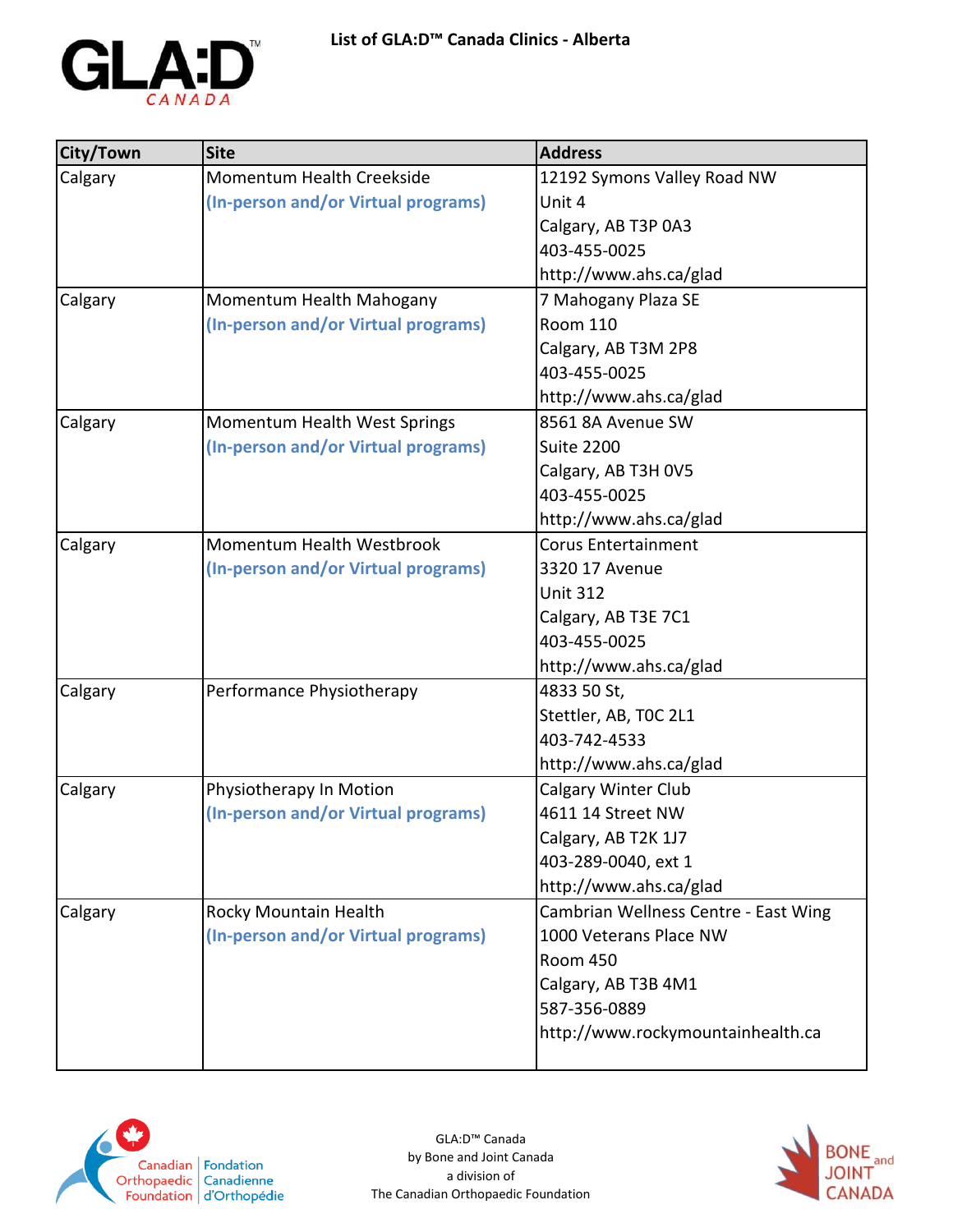

| City/Town | <b>Site</b>                             | <b>Address</b>                            |
|-----------|-----------------------------------------|-------------------------------------------|
| Calgary   | Running Shoe Inc. (In-person and/or     | Running Shoe Restorative Healthcare       |
|           | <b>Virtual programs)</b>                | 3545 32 Ave. NE, Suite 220                |
|           |                                         | Calgary, AB T1Y 6M6                       |
|           |                                         | 587-391-4830                              |
|           |                                         | http://runningshoehealth.com/             |
| Calgary   | South Calgary Primary Care Network (In- | South Calgary Primary Care Network        |
|           | person and/or Virtual programs)         | <b>Wellness Centre</b>                    |
|           |                                         | 194 Ave SE, Unit 1800,                    |
|           |                                         | Calgary, AB T2X 0R3                       |
|           |                                         | 403-668-8600                              |
|           |                                         | https://www.scpcn.ca/                     |
| Calgary   | TELUS Health - Care Centre Edmonton     | (In-Mount Royal West)                     |
|           | person and/or Virtual programs)         | 906 16th Ave SW                           |
|           |                                         | Suite 301                                 |
|           |                                         | Calgary, AB T2R 0T3                       |
|           |                                         | 403-270-2273                              |
| Calgary   | U of C - Faculty of Kinesiology         | 2500 University Drive NW                  |
|           | (In-person and/or Virtual programs)     | KNB 135 (office); KNB 70 (exercise room)  |
|           |                                         | Calgary, AB T2N 1N4                       |
|           |                                         | 403-220-8814                              |
|           |                                         | https://www.ucalgary.ca/ActiveLiving/regi |
|           |                                         | stration/Program/2116?path=All Joint-     |
|           |                                         | Effort                                    |
| Camrose   | <b>Healthy Living Centre</b>            | <b>Camrose Recreation Centre</b>          |
|           | (In-person and/or Virtual programs)     | 4412 56 Street                            |
|           |                                         | Camrose, AB T4V 5K4                       |
|           |                                         | 780-608-8683                              |
|           |                                         | http://www.ahs.ca/glad                    |
| Canmore   | <b>Elevation Place</b>                  | Canmore Hospital                          |
|           | (In-person and/or Virtual programs)     | 700 Railway Avenue                        |
|           |                                         | Canmore, AB T1W 1P4                       |
|           |                                         | 403-679-7320                              |
|           |                                         | http://www.ahs.ca/glad                    |



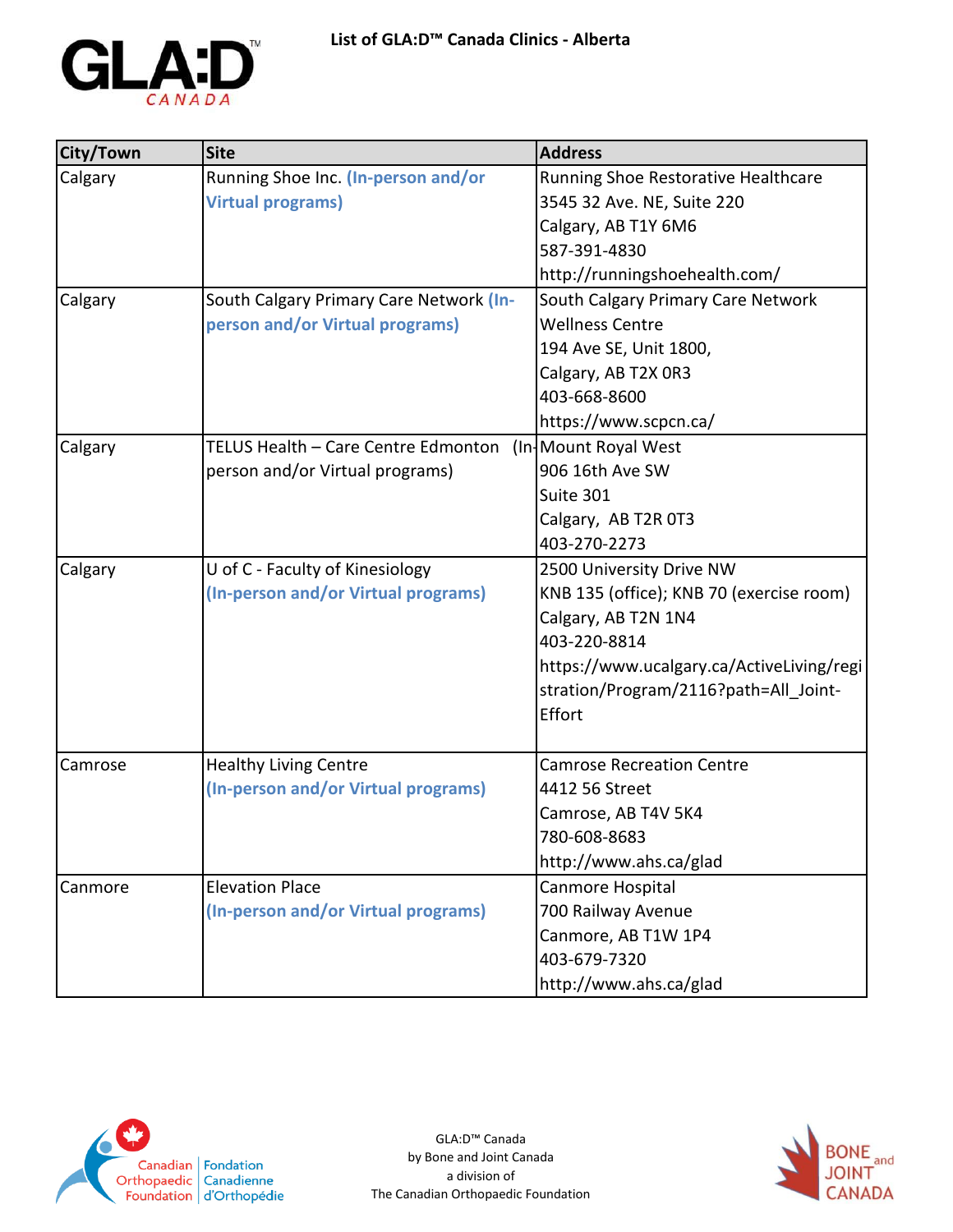

| City/Town  | <b>Site</b>                                                 | <b>Address</b>                        |
|------------|-------------------------------------------------------------|---------------------------------------|
| Cochrane   | Sunshine Physiotherapy                                      | 129 2 Avenue West                     |
|            | (In-person and/or Virtual programs)                         | Unit 8                                |
|            |                                                             | Cochrane, AB T4C 2E7                  |
|            |                                                             | 403-981-1991                          |
| Cold Lake  | Cold Lake Healthcare Centre                                 | First floor, Rehab waiting area 1735  |
|            |                                                             | 314 25 Street                         |
|            |                                                             | Cold Lake, AB T9M 1G6                 |
|            |                                                             | 780-639-6518                          |
| Coronation | <b>Coronation Hospital and Care Centre</b>                  | 5000 Municipal Road                   |
|            |                                                             | Coronation, AB TOC 1CO                |
|            |                                                             | 403-578-5305 ext 1                    |
|            |                                                             | https://www.ahs.ca/glad               |
| Deerfoot   | Momentum Health - Deerfoot                                  | Momentum Health Deerfoot Corp.        |
|            | (In-person and/or Virtual programs)                         | 5146, 901 64 Ave NE                   |
|            |                                                             | Calgary, AB T2E 7P4                   |
|            |                                                             | (403) 228-7968                        |
|            |                                                             | https://www.momentumhealth.ca/glad    |
| Edmonton   | Connect Physiotherapy & Exercise Ltd. (In-6316 - 106 Street |                                       |
|            | person and/or Virtual programs)                             | Edmonton, AB, T5E 0W3                 |
|            |                                                             | 587-416-3332                          |
|            |                                                             | https://connectpt.ca/                 |
| Edmonton   | CSA Physiotherapy on 51st Ave                               | 10393 51 Ave NW                       |
|            | (In-person and/or Virtual programs)                         | Edmonton, AB T6H 0K4                  |
|            |                                                             | 780-989-9789                          |
|            |                                                             | https://www.lifemark.ca/brand/csa-    |
|            |                                                             | physiotherapy                         |
| Edmonton   | <b>Edmonton Bone and Joint Centre</b>                       | Northgate Centre (Automatic doors and |
|            |                                                             | elevators)                            |
|            |                                                             | 9499 137 Avenue, Room 2068            |
|            |                                                             | Edmonton, AB T5E 5R8                  |
|            |                                                             | 780-377-1432                          |
|            |                                                             | http://www.ahs.ca/glad                |



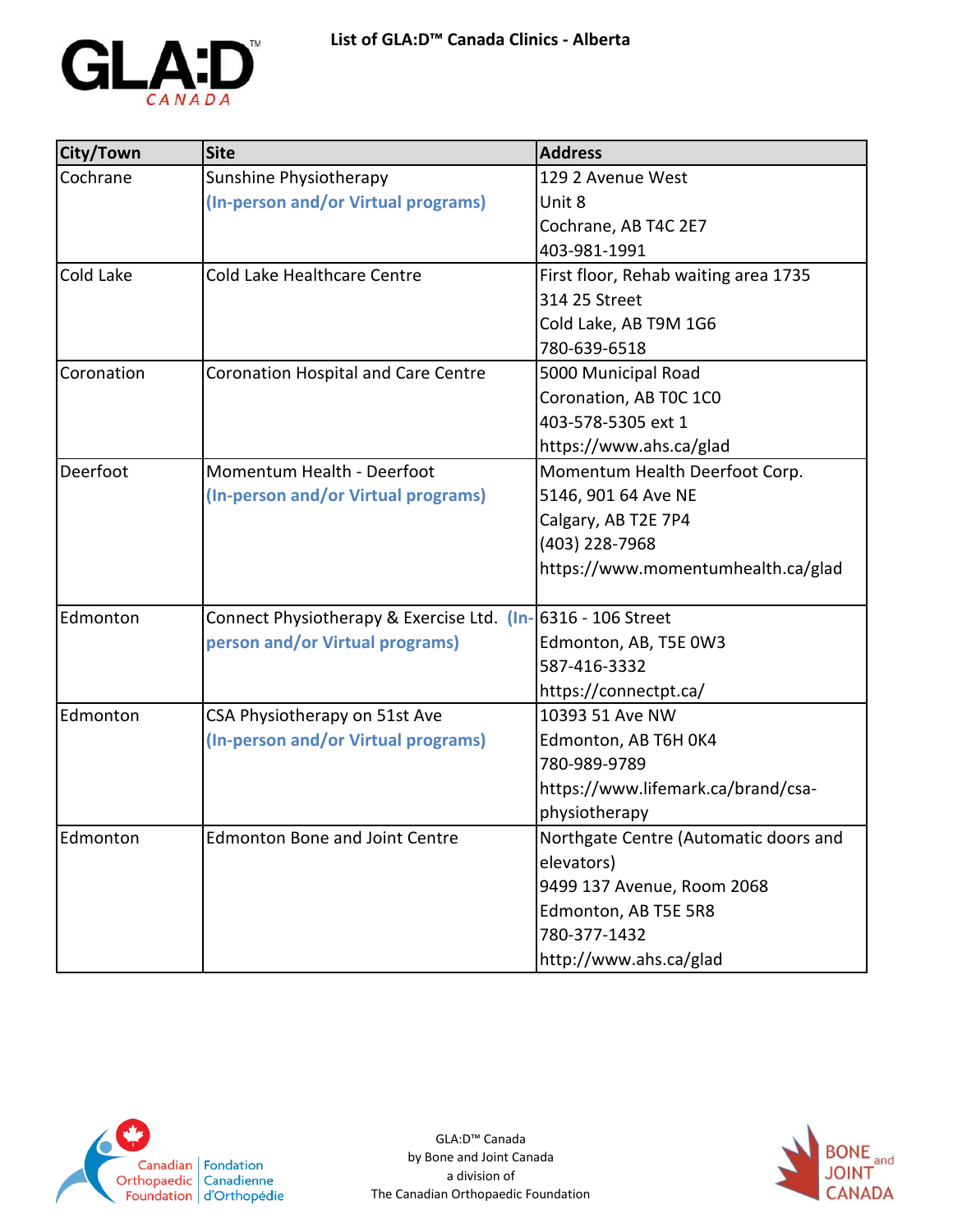

| City/Town | <b>Site</b>                                       | <b>Address</b>                          |
|-----------|---------------------------------------------------|-----------------------------------------|
| Edmonton  | Edmonton Oliver Primary Care Network -            | 11910 111 Ave NW                        |
|           | Mira Centre                                       | Suite 130                               |
|           | (In-person and/or Virtual programs)               | Edmonton, AB T5G 0E5                    |
|           |                                                   | 780-453-3757                            |
|           |                                                   | www.eopcn.ca                            |
| Edmonton  | <b>Edmonton Southside Primary Care</b>            | 3110 Calgary Trail NW,                  |
|           | <b>Network</b>                                    | Edmonton, AB T6J 6V4                    |
|           |                                                   | 780-395-2626                            |
|           |                                                   | www.edmontonsouthsidepcn.ca/            |
| Edmonton  | Glen Sather Sports Medicine Clinic (Level         | Kaye Edmonton Clinic                    |
|           | 2)                                                | 11400 University Avenue                 |
|           |                                                   | Edmonton, AB T6G 1Z1                    |
|           |                                                   | Barrier-free parking in parkade on west |
|           |                                                   | side                                    |
|           |                                                   | 780-407-5160 Ext. 2                     |
|           |                                                   | http://www.ahs.ca/glad                  |
| Edmonton  | Hawkstone Physical Therapy Clinic<br>$($ ln-      | 18332 Lessard Road                      |
|           | person and/or Virtual programs)                   | <b>Room 206</b>                         |
|           |                                                   | Edmonton, AB T6M 2W8                    |
|           |                                                   | 780-930-1331                            |
|           |                                                   | www.hawkstonept.com                     |
| Edmonton  | Primus Physiotherapy                              | 2354 23 Avenue NW                       |
|           | (In-person and/or Virtual programs)               | Edmonton, Alberta, T6T0R1               |
|           |                                                   | 780-540-1234                            |
|           |                                                   | http://Primusphysiotherapy.ca           |
| Edmonton  | <b>REP Physio</b>                                 | 23 Fairway Dr NW                        |
|           |                                                   | Edmonton, AB T6J 2S6                    |
|           |                                                   | 780-244-1095                            |
|           |                                                   | www.repphysio.ca                        |
| Edmonton  | Tawa Physical Therapy & Sports Injury             | Millwoods Town Centre Professional      |
|           | <b>Clinic (In-person and/or Virtual programs)</b> | Building                                |
|           |                                                   | 6203 28 Avenue, Room 220                |
|           |                                                   | Edmonton, AB T6L 6K3                    |
|           |                                                   | 780-450-0720                            |
|           |                                                   | http://www.ahs.ca/glad                  |



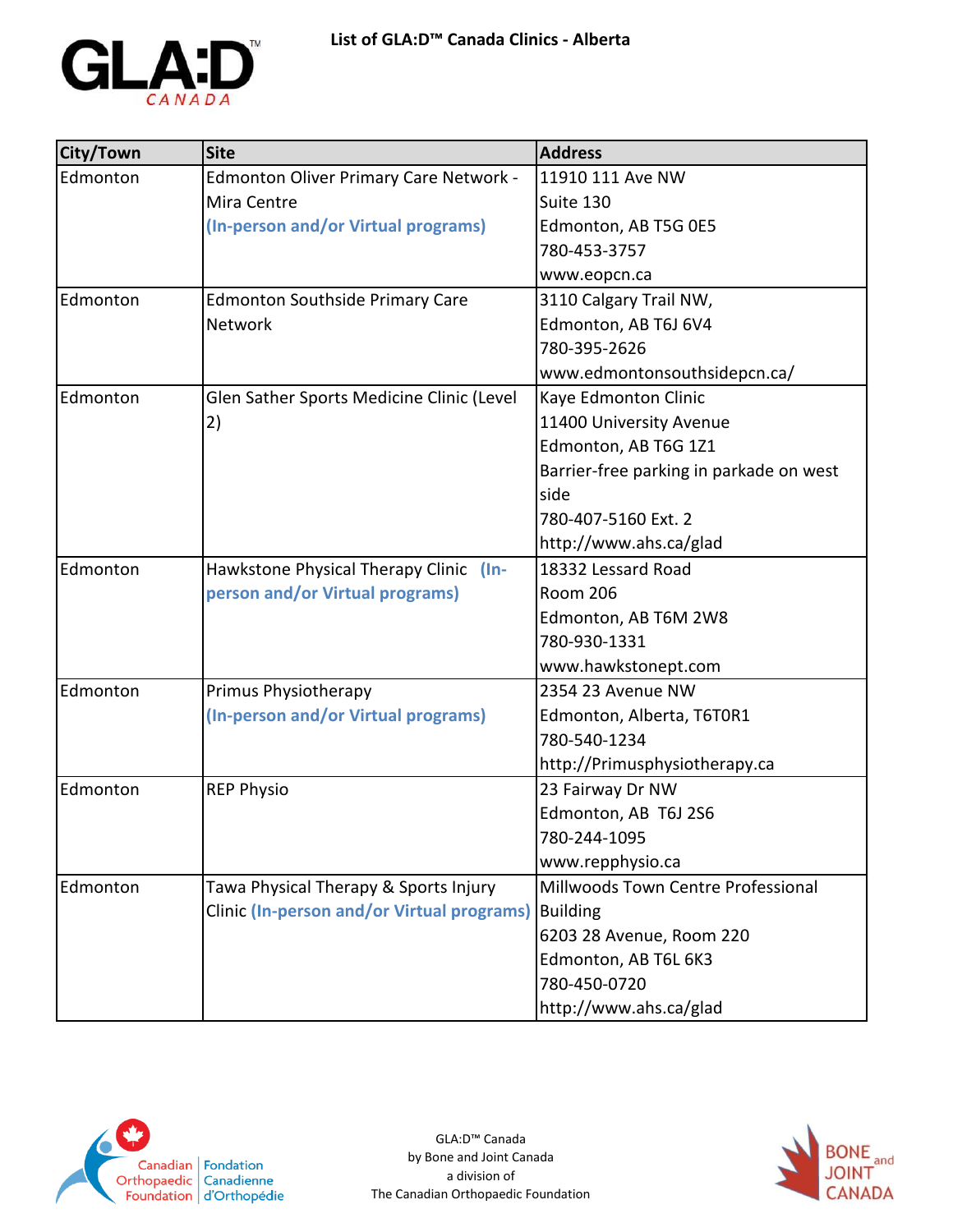

| City/Town             | <b>Site</b>                                              | <b>Address</b>                         |
|-----------------------|----------------------------------------------------------|----------------------------------------|
| Edmonton              | TELUS Health - Care Centre Edmonton (In-10216 - 124th St |                                        |
|                       | person and/or Virtual programs)                          | Suite 700                              |
|                       |                                                          | Edmonton, AB T5N 4A3                   |
|                       |                                                          | 780-455-2273                           |
| Edmonton              | <b>Turning Point Physical Therapy</b>                    | 10708 142 Street                       |
|                       |                                                          | Edmonton, AB T5N 2P7                   |
|                       |                                                          | 780-451-8611                           |
|                       |                                                          | http://www.ahs.ca/glad                 |
| Edson                 | <b>Edson Healthcare Centre</b>                           | <b>Allied Health Department</b>        |
|                       |                                                          | 3837 6 Avenue                          |
|                       |                                                          | Edson, AB T7E OC5                      |
|                       |                                                          | 780-725-6062                           |
|                       |                                                          | https://www.ahs.ca/glad                |
| Edson                 | New Edson Physiotherapy                                  | 522 50 Street                          |
|                       | (In-person and/or Virtual programs)                      | Edson, AB T7E 1T9                      |
|                       |                                                          | 780-723-5001                           |
|                       |                                                          | http://ahs.ca/glad                     |
| Fort McMurray         | <b>Clearwater Physical Therapy</b>                       | 201-C Thickwood Boulevard              |
|                       |                                                          | Fort McMurray, AB T9H 5A9              |
|                       |                                                          | 780-742-0005                           |
|                       |                                                          | https://www.ahs.ca/glad                |
| Fort                  | <b>Sherwood Park Primary Care</b>                        | 9821 108 Street                        |
| Saskatchewan          |                                                          | <b>Unit 206</b>                        |
|                       |                                                          | Fort Saskatchewan, AB T8L 2J2          |
|                       |                                                          | 780-997-0046                           |
|                       |                                                          | https://sherwoodparkpcn.com            |
| <b>Grande Prairie</b> | Grande Prairie Primary Care Network                      | 201 GP Pain and Physiotherapy Services |
|                       | (In-person and/or Virtual programs)                      | 11745 105 Street                       |
|                       |                                                          | Grande Prairie, AB T8V 8L1             |
|                       |                                                          | 780-830-3638                           |
|                       |                                                          | https://grandeprairiepcn.com/          |
|                       |                                                          |                                        |
| Hinton                | <b>Hinton Physical Therapy</b>                           | 103 Government Road                    |
|                       | (In-person and/or Virtual programs)                      | Hinton, AB T7V 2A6                     |
|                       |                                                          | 780-865-5036                           |
|                       |                                                          | http://ahs.ca/glad                     |



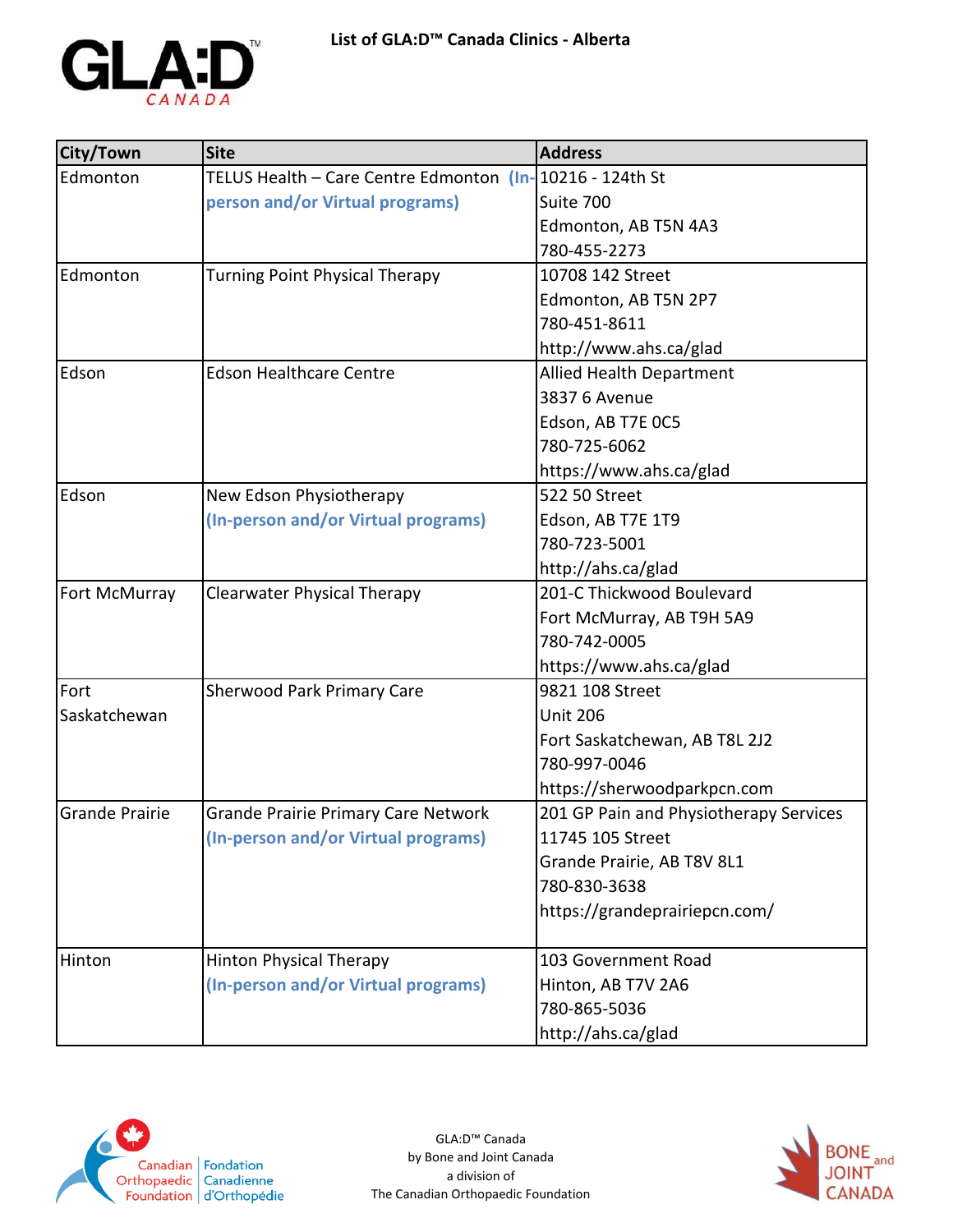

| City/Town  | <b>Site</b>                            | <b>Address</b>                               |
|------------|----------------------------------------|----------------------------------------------|
| Lacombe    | Burman University - Physical Education | 6415 University Drive                        |
|            | Centre                                 | Lacombe, AB T4L 2E5                          |
|            |                                        | 403-782-6555                                 |
|            |                                        | http://www.ahs.ca/glad                       |
| Lacombe    | Medcombe Walk-in Clinic                | 4956 Highway 2A                              |
|            |                                        | Lacombe, AB T4L 1J9                          |
|            |                                        | 403-782-1408                                 |
|            |                                        | http://www.ahs.ca/glad                       |
| Lacombe    | <b>Wolf Creek Primary Care Network</b> | <b>Burman University: Physical Education</b> |
|            |                                        | Center                                       |
|            |                                        | 6730 University Dr.,                         |
|            |                                        | Lacombe, AB T4L 2A8                          |
|            |                                        | 403-782-3381                                 |
|            |                                        | www.wolfcreekpcn.ca                          |
| Lamont     | Lamont Health Care Centre              | Ambulance Bay                                |
|            |                                        | 5216 53 Street                               |
|            |                                        | Lamont, AB T0B 2R0                           |
| Leduc      | Leduc Beaumont Devon Primary Care      | 4710-50th Street                             |
|            | Network (In-person and/or Virtual      | Suite #301                                   |
|            | programs)                              | Leduc, AB T9E 6W2                            |
|            |                                        | 780-986-6624                                 |
|            |                                        | www.lbdpcn.com                               |
| Lethbridge | <b>CBI Health Lethbridge</b>           | 120 4 Avenue S                               |
|            |                                        | Lethbridge, AB T1J 4X6                       |
|            |                                        | Free parking                                 |
|            |                                        | 403-320-2003                                 |
|            |                                        | http://www.ahs.ca/glad                       |
| Lethbridge | Chinook Bone and Joint Clinic          | 1718 3 Avenue S                              |
|            | (In-person and/or Virtual programs)    | Room 3                                       |
|            |                                        | Lethbridge, AB T1J 0Y9                       |
|            |                                        | 403-942-4605                                 |
|            |                                        | http://www.ahs.ca/glad                       |
| Lethbridge | <b>Rebound Health Centre</b>           | 4401 University Dr W,                        |
|            |                                        | Lethbridge, AB T1K 3M4                       |
|            |                                        | 403-329-2114                                 |
|            |                                        | https://www.reboundhealthcentre.ca/          |



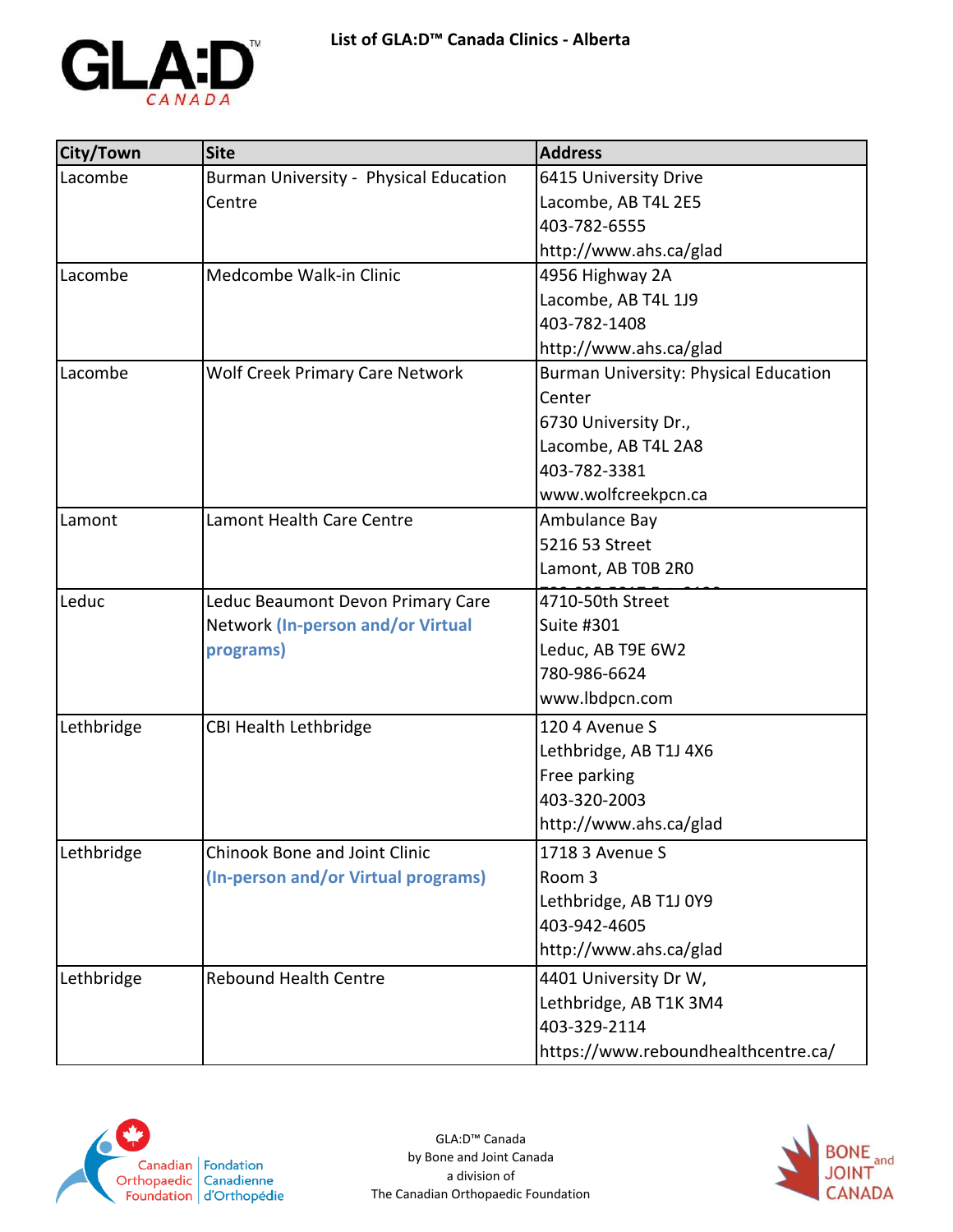

| City/Town      | <b>Site</b>                              | <b>Address</b>                         |
|----------------|------------------------------------------|----------------------------------------|
| Lloydminster   | Sprucewood Centre                        | Lloydminster Primary Care              |
|                | (In-person and/or Virtual programs)      | 5101 48 Street                         |
|                |                                          | <b>Unit 202</b>                        |
|                |                                          | Lloydminster, AB T9V 0H9               |
|                |                                          | 780-874-0490                           |
| Morinville     | Morinville Physical Therapy              | Mount Royal West                       |
|                |                                          | 8807 100 Street                        |
|                |                                          | Unit 17                                |
|                |                                          | Morinville, AB T8R 1V5                 |
|                |                                          | 403-270-2273                           |
| <b>Okotoks</b> | <b>Okotoks Physical Therapy</b>          | 27 McRae Street                        |
|                |                                          | Okotoks, AB T1S 1B4                    |
|                |                                          | 403-938-2644                           |
|                |                                          | http://www.okotoksphysicalththerapy.co |
|                |                                          | m                                      |
| Olds           | Peaks to Prairies Primary Care Network   | 4920 50th Avenue,                      |
|                | (In-person and/or Virtual programs)      | Olds, AB, T4H 1S2                      |
|                |                                          | 587-796-0765                           |
|                |                                          | https://www.peakstoprairiespcn.com/    |
| Peace River    | Peace River Community Health Centre      | Plaza 124 Building                     |
|                |                                          | 10101 68 Street                        |
|                |                                          | M901- Rehabilitation Services Room     |
|                |                                          | Peace River, AB T8S 1T6                |
|                |                                          | 780-455-2273                           |
|                |                                          | https://www.copemanhealthcare.com/pri  |
|                |                                          | vate-healthcare/personal-training      |
|                |                                          |                                        |
| Ponoka         | Ponoka Physiotherapy and Acupuncture     | 5101 52 Avenue                         |
|                | Clinic                                   | Ponoka, AB T4J 1R6                     |
|                |                                          | 403-783-4702                           |
|                |                                          | http://www.ahs.ca/glad                 |
| Prairie        | Junction Point Physical Therapy & Health | 9719 98 Avenue                         |
|                | Centre                                   | <b>Room 212</b>                        |
|                |                                          | Grande Prairie, AB T8V 8K6             |
|                |                                          | 780-832-2804; 780-832-0513             |
|                |                                          | http://www.ahs.ca/glad                 |



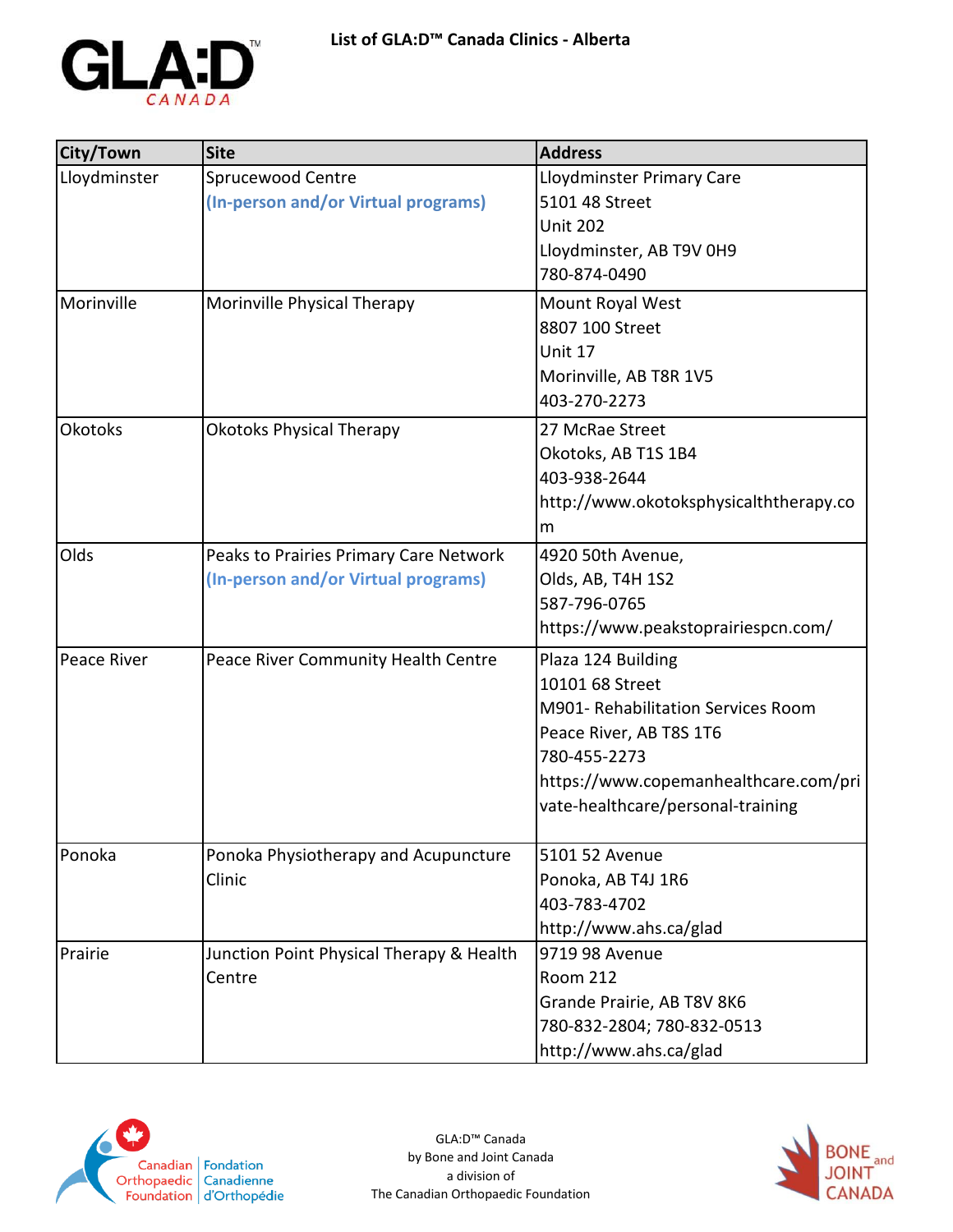

| City/Town            | <b>Site</b>                               | <b>Address</b>                     |
|----------------------|-------------------------------------------|------------------------------------|
| <b>Red Deer</b>      | <b>CBI Health Centre</b>                  | <b>Skyway Medical Centre</b>       |
|                      |                                           | 4309 52 Avenue                     |
|                      |                                           | <b>Room 210</b>                    |
|                      |                                           | Red Deer, AB T4N 6S4               |
|                      |                                           | 403-341-4499                       |
|                      |                                           | https://www.cbi.ca                 |
| <b>Red Deer</b>      | <b>Red Deer Recreation Centre</b>         | Red Deer Hospital                  |
|                      | (In-person and/or Virtual programs)       | 4501 47A Avenue                    |
|                      |                                           | <b>Fitness Room</b>                |
|                      |                                           | Red Deer, AB T4N 6Z6               |
|                      |                                           | 403-343-4508                       |
|                      |                                           | http://www.ahs.ca/glad             |
| <b>Sherwood Park</b> | Sherwood Park 2055 Premier Way            | 2055 Premier Way                   |
|                      | (In-person and/or Virtual programs)       | 109 The Bridge                     |
|                      |                                           | Sherwood Park, AB T8H 0G2          |
|                      |                                           | 780-570-0225                       |
|                      |                                           | http://www.ahs.ca/glad             |
| <b>Sherwood Park</b> | <b>Sherwood Park Primary Care Network</b> | <b>Broadview Centre</b>            |
|                      |                                           | 150 Broadway Crescent              |
|                      |                                           | <b>Room 108</b>                    |
|                      |                                           | Sherwood Park, AB T8H 0V3          |
|                      |                                           | 780-410-8000                       |
|                      |                                           | https://sherwoodparkpcn.com        |
| Slave Lake           | Slave Lake Healthcare Centre              | 309 6 Street NE                    |
|                      |                                           | Department of Physiotherapy        |
|                      |                                           | Slave Lake, AB T0G 2A2             |
|                      |                                           | 780-805-3580                       |
| St. Albert           | Active Physio Works - Sturgeon            | 625 St Albert Trail #200           |
|                      |                                           | St. Albert, AB T8N 3L3             |
|                      |                                           | 780-458-8505                       |
|                      |                                           | Email: Sturgeon@Lifemark.ca        |
|                      |                                           | https://www.activephysioworks.com/ |
| St. Albert           | Erin Ridge Physio                         | 935 St. Albert Trail               |
|                      |                                           | <b>Unit 420</b>                    |
|                      |                                           | St. Albert, AB T8N 4K6             |
|                      |                                           | 780-347-0251                       |
|                      |                                           | http://www.ahs.ca/glad             |



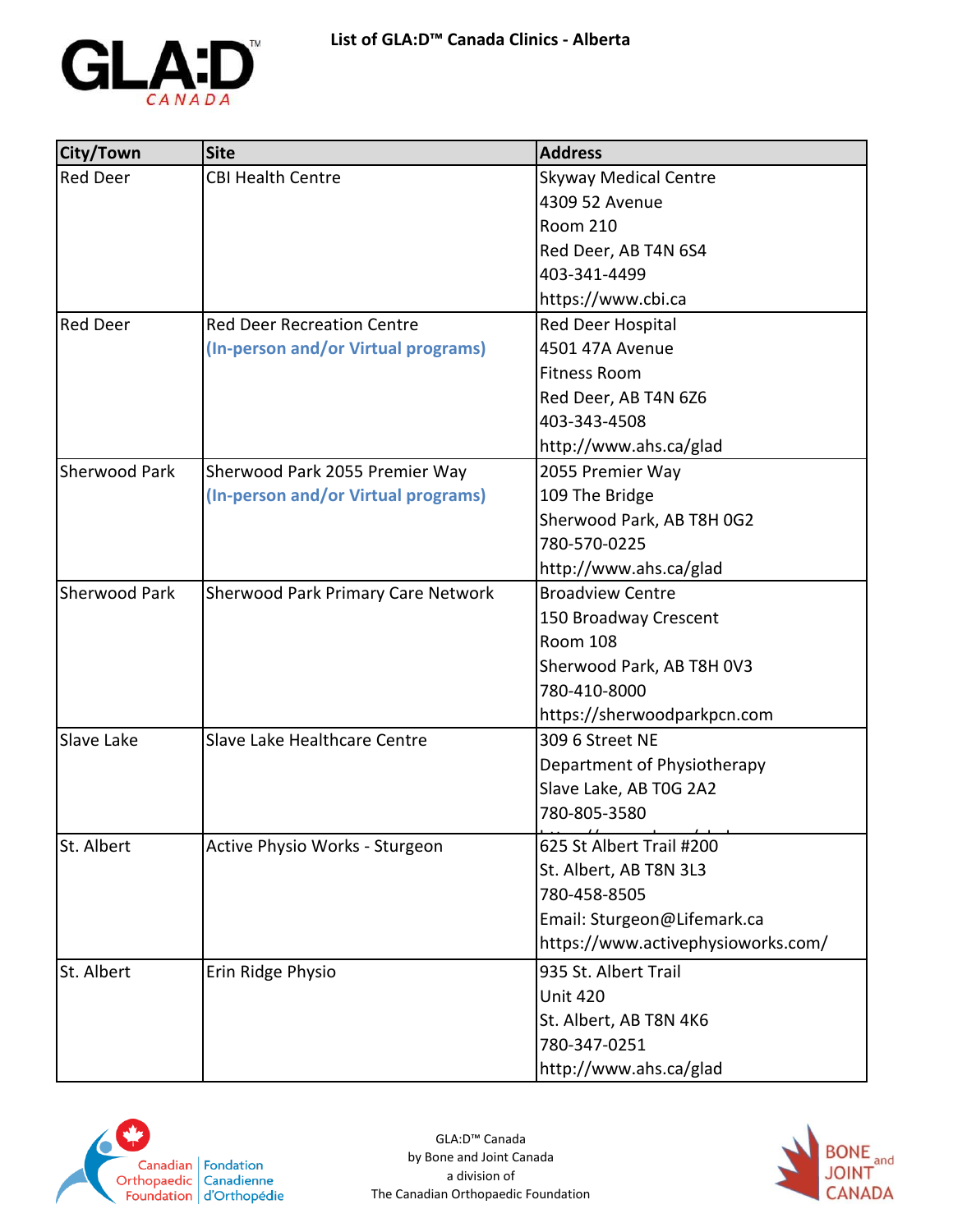

| City/Town  | <b>Site</b>                                                  | <b>Address</b>                            |
|------------|--------------------------------------------------------------|-------------------------------------------|
| St. Albert | Leading Edge Physiotherapy St. Albert (In-145 Carleton Drive |                                           |
|            | person and/or Virtual programs)                              | St. Albert, AB T8N 5A9                    |
|            |                                                              | 780-458-2669                              |
|            |                                                              | http://www.leadingedgephysio.com          |
| St. Albert | Marda Loop Physiotherapy                                     | 190 Carlton Drive                         |
|            |                                                              | Suite 103                                 |
|            |                                                              | St. Albert, AB T8N 0R8                    |
|            |                                                              | 780-460-9977                              |
|            |                                                              | http://www.ahs.ca/glad                    |
| St. Paul   | St. Paul Healthcare Centre                                   | 4713 48 Avenue                            |
|            |                                                              | Physiotherapy Department                  |
|            |                                                              | St. Paul, AB T0A 3A3                      |
|            |                                                              | 780-645-3331 Ext. 2191                    |
|            |                                                              | http://www.ahs.ca/glad                    |
| Stettler   | <b>Big Country PCN</b>                                       | 4902 51 Avenue                            |
|            |                                                              | Stettler, AB TOC 2L0                      |
|            |                                                              | 403-742-3441 (Stettler Medical); 403-742- |
|            |                                                              | 4011 (Heartland Medical)                  |
|            |                                                              | http://www.ahs.ca/glad                    |
| Stettler   | Performance Physiotheraphy                                   | 4833 50 St,                               |
|            |                                                              | Stettler, AB TOC 2L1                      |
|            |                                                              | Ph: 403-742-4533                          |
|            |                                                              | Fax: (403) 742-4530                       |
|            |                                                              | http://www.ahs.ca/glad                    |
| Stettler   | <b>Stettler Hospital and Care Centre</b>                     | Ambulance Bay, 5912 47 Avenue             |
|            |                                                              | Physiotherapy Department                  |
|            |                                                              | Stettler, AB TOC 2L0                      |
|            |                                                              | 403-742-8590                              |
|            |                                                              | http://www.ahs.ca/glad                    |
| Strathmore | <b>Strathmore District Health Services</b>                   | 200 Brent Boulevard                       |
|            |                                                              | Physiotherapy RH12                        |
|            |                                                              | Strathmore, AB T1P 1J9                    |
|            |                                                              | wheelchair accessible                     |
|            |                                                              | 403-361-7165                              |
|            |                                                              | http://www.ahs.ca/glad                    |